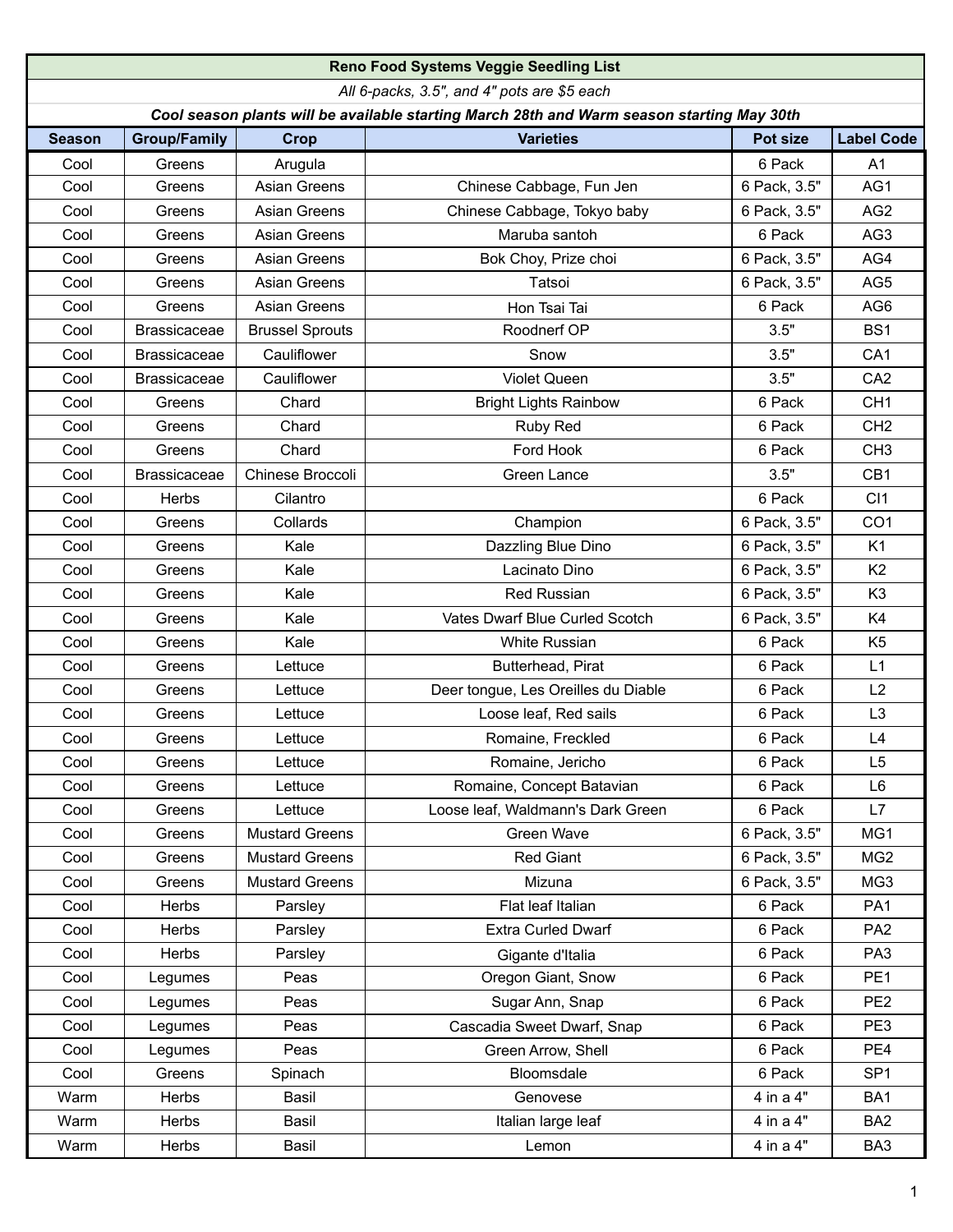|                                                                                            |                     |           | Reno Food Systems Veggie Seedling List                |           |                   |  |  |  |  |  |
|--------------------------------------------------------------------------------------------|---------------------|-----------|-------------------------------------------------------|-----------|-------------------|--|--|--|--|--|
| All 6-packs, 3.5", and 4" pots are \$5 each                                                |                     |           |                                                       |           |                   |  |  |  |  |  |
| Cool season plants will be available starting March 28th and Warm season starting May 30th |                     |           |                                                       |           |                   |  |  |  |  |  |
| <b>Season</b>                                                                              | <b>Group/Family</b> | Crop      | <b>Varieties</b>                                      | Pot size  | <b>Label Code</b> |  |  |  |  |  |
| Warm                                                                                       | <b>Herbs</b>        | Basil     | Lime                                                  | 4 in a 4" | BA4               |  |  |  |  |  |
| Warm                                                                                       | Herbs               | Basil     | Napoletano                                            | 4 in a 4" | BA <sub>5</sub>   |  |  |  |  |  |
| Warm                                                                                       | Solanaceae          | Eggplant  | Ping Tung                                             | 3.5"      | E1                |  |  |  |  |  |
| Warm                                                                                       | Solanaceae          | Peppers   | Chile, Anaheim                                        | 3.5"      | P <sub>1</sub>    |  |  |  |  |  |
| Warm                                                                                       | Solanaceae          | Peppers   | Hot, Czech black                                      | 3.5"      | P <sub>2</sub>    |  |  |  |  |  |
| Warm                                                                                       | Solanaceae          | Peppers   | Hot, Hungarian wax                                    | 3.5"      | P <sub>3</sub>    |  |  |  |  |  |
| Warm                                                                                       | Solanaceae          | Peppers   | Hot, Jalapeno                                         | 3.5"      | P <sub>4</sub>    |  |  |  |  |  |
| Warm                                                                                       | Solanaceae          | Peppers   | Hot, Serrano                                          | 3.5"      | P <sub>5</sub>    |  |  |  |  |  |
| Warm                                                                                       | Solanaceae          | Peppers   | Chile, Trident ancho/poblano                          | 3.5"      | P <sub>6</sub>    |  |  |  |  |  |
| Warm                                                                                       | Solanaceae          | Peppers   | Hot, Thai                                             | 3.5"      | P7                |  |  |  |  |  |
| Warm                                                                                       | Solanaceae          | Peppers   | Shishito Takara                                       | 3.5"      | P <sub>8</sub>    |  |  |  |  |  |
| Warm                                                                                       | Solanaceae          | Peppers   | Sweet bell, Gilboa Orange                             | 3.5"      | P <sub>9</sub>    |  |  |  |  |  |
| Warm                                                                                       | Solanaceae          | Peppers   | Sweet bell, Lady Bell                                 | 3.5"      | P <sub>10</sub>   |  |  |  |  |  |
| Warm                                                                                       | Solanaceae          | Peppers   | Sweet bell, New Ace                                   | 3.5"      | P <sub>11</sub>   |  |  |  |  |  |
| Warm                                                                                       | Solanaceae          | Peppers   | Sweet bell, Purple Beauty                             | 3.5"      | P <sub>12</sub>   |  |  |  |  |  |
| Warm                                                                                       | Solanaceae          | Peppers   | Sweet, Jimmy Nardello                                 | 3.5"      | P <sub>13</sub>   |  |  |  |  |  |
| Warm                                                                                       | Solanaceae          | Peppers   | Sweet, Pimento                                        | 3.5"      | P14               |  |  |  |  |  |
| Warm                                                                                       | Solanaceae          | Tomatoes  | Cherry, Aosta Valley                                  | 3.5"      | T <sub>1</sub>    |  |  |  |  |  |
| Warm                                                                                       | Solanaceae          | Tomatoes  | Cherry, Esterina                                      | 3.5"      | T <sub>2</sub>    |  |  |  |  |  |
| Warm                                                                                       | Solanaceae          | Tomatoes  | Cherry, Pink Princess                                 | 3.5"      | T <sub>3</sub>    |  |  |  |  |  |
| Warm                                                                                       | Solanaceae          | Tomatoes  | Cherry, Sungold                                       | 3.5"      | T <sub>4</sub>    |  |  |  |  |  |
| Warm                                                                                       | Solanaceae          | Tomatoes  | Cherry, Yellow pear                                   | 3.5"      | T <sub>5</sub>    |  |  |  |  |  |
| Warm                                                                                       | Solanaceae          | Tomatoes  | Slicer, Black Prince                                  | 3.5"      | T <sub>6</sub>    |  |  |  |  |  |
| Warm                                                                                       | Solanaceae          | Tomatoes  | Slicer, Cosmonaut Volkov                              | 3.5"      | T7                |  |  |  |  |  |
| Warm                                                                                       | Solanaceae          | Tomatoes  | Slicer, Early Girl                                    | 3.5"      | T <sub>8</sub>    |  |  |  |  |  |
| Warm                                                                                       | Solanaceae          | Tomatoes  | Slicer, Garden Peach                                  | 3.5"      | T <sub>9</sub>    |  |  |  |  |  |
| Warm                                                                                       | Solanaceae          | Tomatoes  | Slicer, Glacier                                       | 3.5"      | T <sub>10</sub>   |  |  |  |  |  |
| Warm                                                                                       | Solanaceae          | Tomatoes  | Slicer, Goldie                                        | 3.5"      | T11               |  |  |  |  |  |
| Warm                                                                                       | Solanaceae          | Tomatoes  | Slicer, Pineapple Bicolor                             | 3.5"      | T <sub>12</sub>   |  |  |  |  |  |
| Warm                                                                                       | Solanaceae          | Tomatoes  | Slicer, Purple Cherokee                               | 3.5"      | T <sub>13</sub>   |  |  |  |  |  |
| Warm                                                                                       | Solanaceae          | Tomatoes  | Paste, Mr. Fumarole                                   | 3.5"      | T14               |  |  |  |  |  |
| Warm                                                                                       | Solanaceae          | Tomatoes  | Slicer, Black Krim                                    | 3.5"      | T <sub>15</sub>   |  |  |  |  |  |
| Warm                                                                                       | Solanaceae          | Tomatoes  | Cherry, Matt's Wild                                   | 3.5"      | T16               |  |  |  |  |  |
| Warm                                                                                       | Solanaceae          | Tomatoes  | Cherry, Tropical Sunset                               | 3.5"      | T <sub>17</sub>   |  |  |  |  |  |
| Warm                                                                                       | Solanaceae          | Tomatillo | Purple Blush                                          | 3.5"      | T18               |  |  |  |  |  |
| Warm                                                                                       | Cucurbitaceae       | Cucumbers | Lemon, C.sativus                                      | 4"        | CU1               |  |  |  |  |  |
| Warm                                                                                       | Cucurbitaceae       | Cucumbers | Long Fruited, Armenian, C.melo var. flexuosus         | 4"        | CU <sub>2</sub>   |  |  |  |  |  |
| Warm                                                                                       | Cucurbitaceae       | Cucumbers | Long Fruited, Painted Serpent, C. melo var. flexuosus | 4"        | CU3               |  |  |  |  |  |
| Warm                                                                                       | Cucurbitaceae       | Cucumbers | Long Fruited, Shintokiwa, C.sativus                   | 4"        | CU <sub>4</sub>   |  |  |  |  |  |
| Warm                                                                                       | Cucurbitaceae       | Cucumbers | Long Fruited, Suhyo Long, C.sativus                   | 4"        | CU5               |  |  |  |  |  |
| Warm                                                                                       | Cucurbitaceae       | Cucumbers | Pickling, H-19 Little Leaf                            | 4"        | CU <sub>6</sub>   |  |  |  |  |  |
| Warm                                                                                       | Cucurbitaceae       | Melon     | Watermelon, Early moonbeam                            | 4"        | W1                |  |  |  |  |  |
|                                                                                            |                     |           |                                                       |           |                   |  |  |  |  |  |